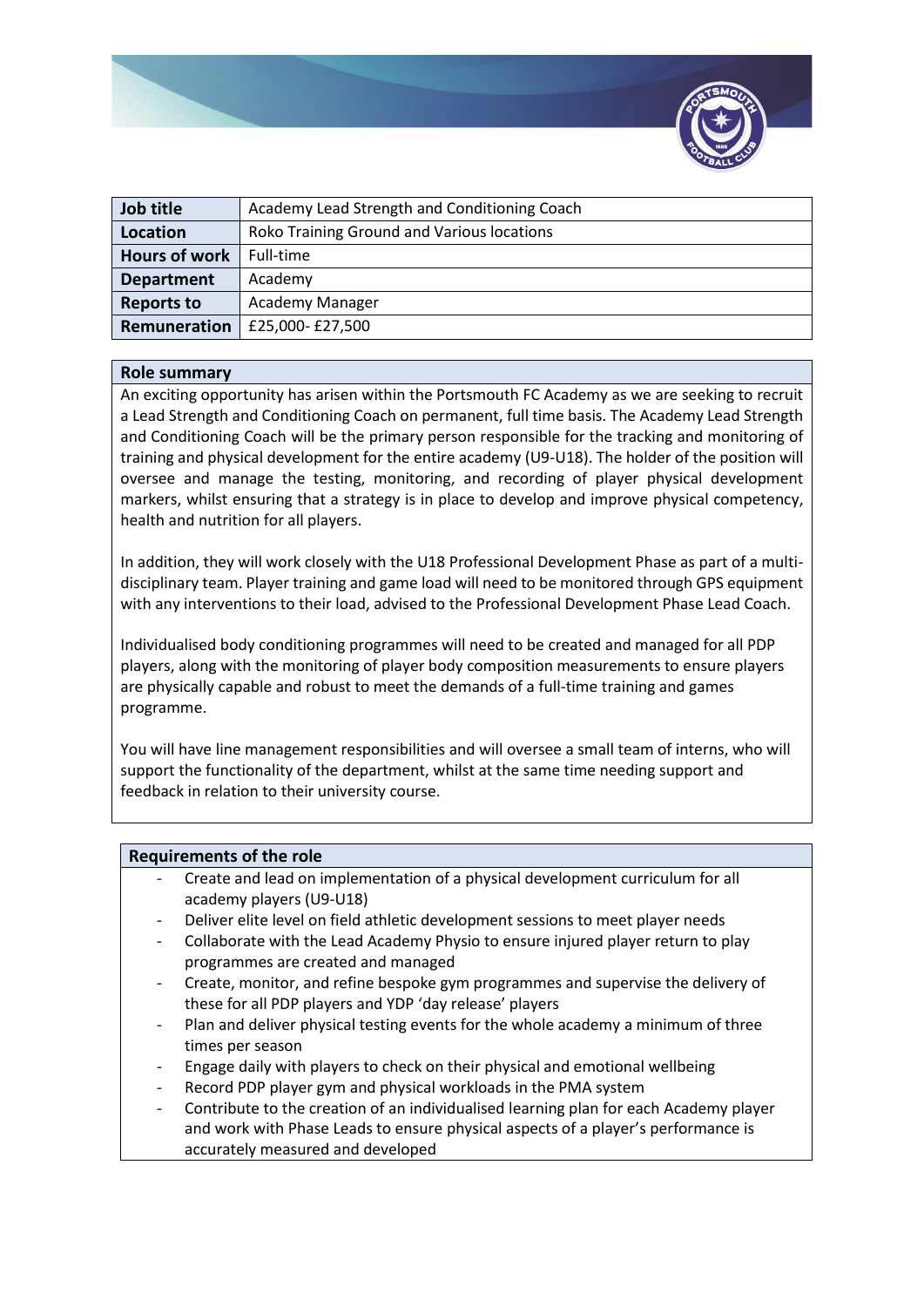

- Create engaging and informative CPD events to support the education of a wide range of stakeholders (Staff/ Parents/ Players)
- Manage all sport science testing equipment
- Develop relationships with  $1<sup>st</sup>$  Team S&C staff and liaise on any PDP players who train across U18 and 1<sup>st</sup> Team
- Work closely with the University of Portsmouth to support S&C intern recruitment
- Assist in delivering on the SEP programme and supporting Apprentices in the production of evidence for their portfolio

# **Essential Skills & Qualifications**

The appointed coaches must have:

- BSc in Sport and Exercise Science or Strength and Conditioning
- Experience working in a sports related field with young people aged 9-18 years, preferably in an academy football setting
- Experience using GPS tracking software and compiling evidence-based reports
- IT Skills (Microsoft Office/ PMA/ Hudl)

## **Desirable qualifications & Skills:**

- MSc in Sport and Exercise Science or Strength and Conditioning
- Body Composition Accreditation
- Staff management experience
- FA Safeguarding certificate
- EFAiF certificate

## **Person Specification:**

- Works well in a team environment
- Confident in leading and delegating
- Strong verbal and written skills
- Thrives in supporting the development of people

## **Guidance to consider**

Please consider the below before applying:

- Given the training and game locations, having a driving licence and frequent access to a car is essential and living within a daily commutable distance from Portsmouth is required
- Right to work in the UK and enhanced DBS check
- The hours of work for this position will include a blend of weekday, evenings, and weekend work

## **How to apply**

The Club will not consider applications via third parties.

To apply send your CV and cover letter to Lina Small – [hr@pompeyfc.co.uk](mailto:hr@pompeyfc.co.uk) no later than 1pm on the 24<sup>th</sup> June, 2022.

**Initial Interviews may commence before the closing date.**